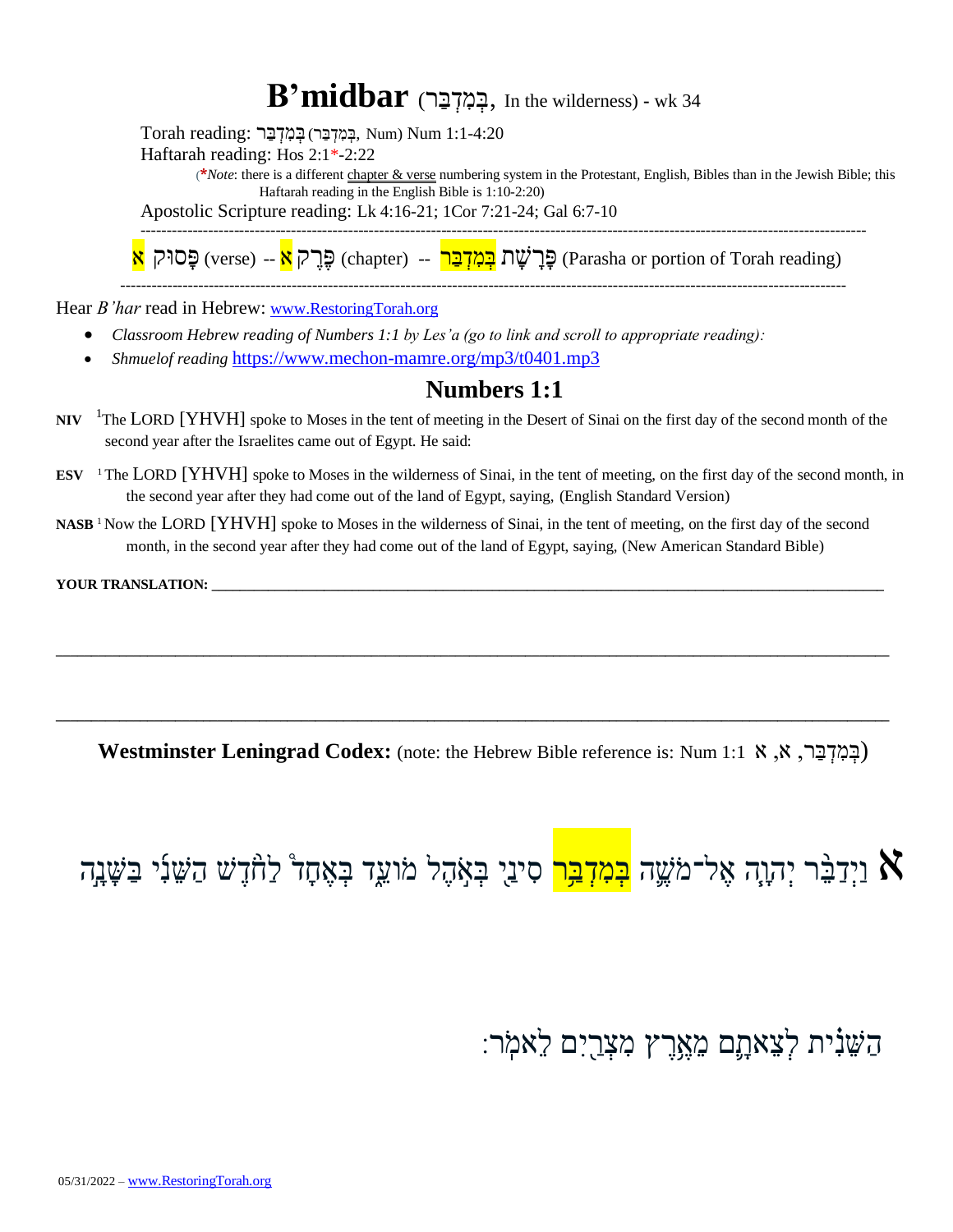- NIV <sup>2</sup> "Take a census of the whole Israelite community by their clans and families, listing every man by name, one by one.
- ESV <sup>2</sup> "Take a census of all the congregation of the people of Israel, by clans, by fathers' houses, according to the number of names, every male, head by head. (English Standard Version)

**\_\_\_\_\_\_\_\_\_\_\_\_\_\_\_\_\_\_\_\_\_\_\_\_\_\_\_\_\_\_\_\_\_\_\_\_\_\_\_\_\_\_\_\_\_\_\_\_\_\_\_\_\_\_\_\_\_\_\_\_\_\_\_\_\_\_\_\_\_\_\_\_\_\_\_\_\_\_\_\_\_\_\_\_\_\_\_\_\_\_\_\_\_\_\_\_\_\_\_\_\_\_\_\_\_\_\_\_\_\_\_\_\_\_\_\_\_\_\_**

**\_\_\_\_\_\_\_\_\_\_\_\_\_\_\_\_\_\_\_\_\_\_\_\_\_\_\_\_\_\_\_\_\_\_\_\_\_\_\_\_\_\_\_\_\_\_\_\_\_\_\_\_\_\_\_\_\_\_\_\_\_\_\_\_\_\_\_\_\_\_\_\_\_\_\_\_\_\_\_\_\_\_\_\_\_\_\_\_\_\_\_\_\_\_\_\_\_\_\_\_\_\_\_\_\_\_\_\_\_\_\_\_\_\_\_\_\_\_\_**

YOUR TRANSLATION: \_

**Westminster Leningrad Codex:** (note: the Hebrew Bible reference is: Num 1:2 ב ,א ,רַּב ְּד ִמ ְּב(

### שְׂאוּ אֶת־רֹאֹשׁ כָּל־עֲדַת בְּנֵי־יִשְׂרָאֵל לְמִשְׁפְּחֹתָם לְבִית אֲבֹתֶם בְּמִסְפַּר שֵׁמֹות ፤

ּכָּל־זָבָר לִגְלְגִּלֹתָם: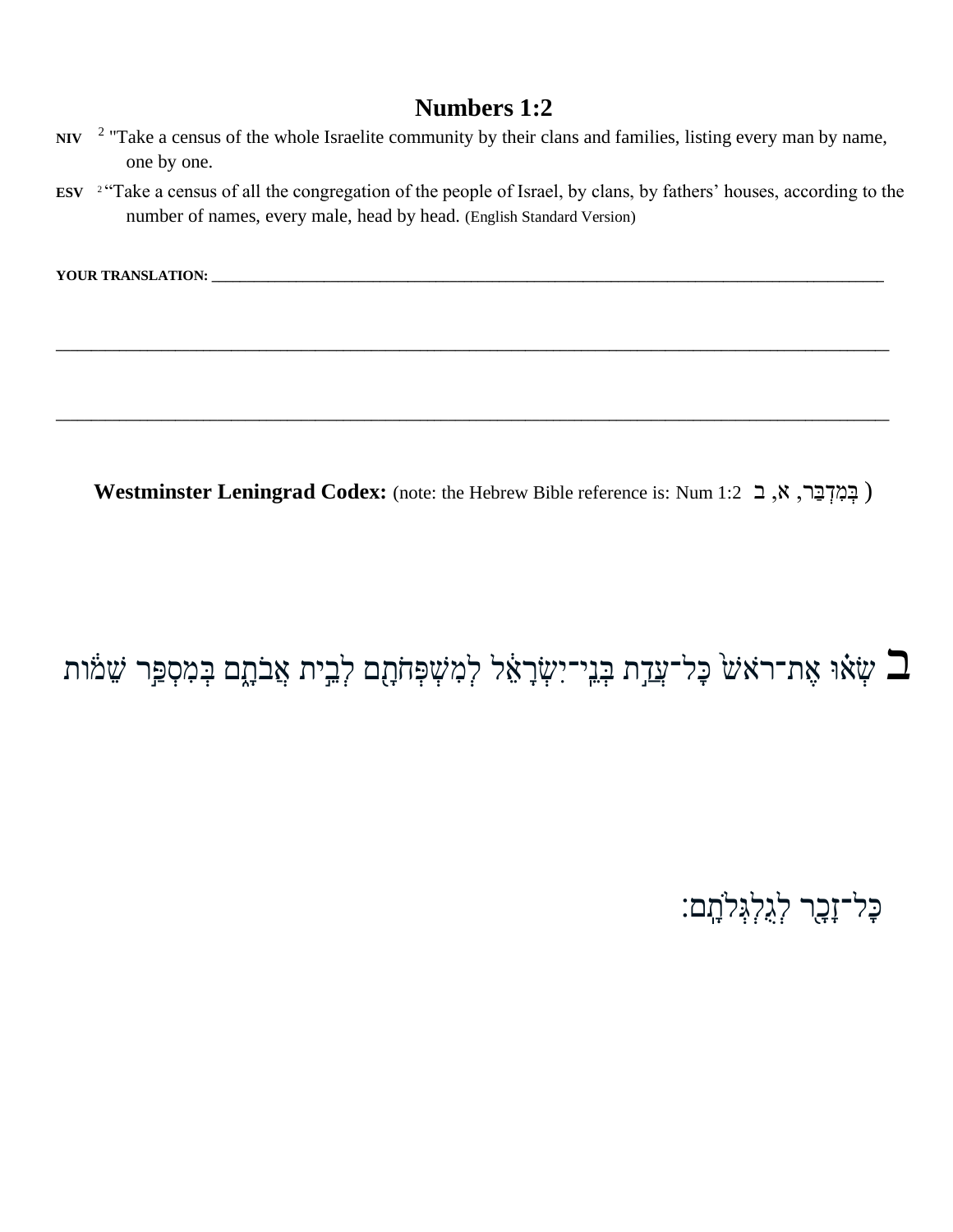| NIV $3$ You and Aaron are to count according to their divisions all the men in Israel who are twenty years old or |  |  |
|-------------------------------------------------------------------------------------------------------------------|--|--|
| more and able to serve in the army.                                                                               |  |  |

| <b>VOIT</b><br>LINAINƏL<br>- |  |
|------------------------------|--|
|                              |  |

**\_\_\_\_\_\_\_\_\_\_\_\_\_\_\_\_\_\_\_\_\_\_\_\_\_\_\_\_\_\_\_\_\_\_\_\_\_\_\_\_\_\_\_\_\_\_\_\_\_\_\_\_\_\_\_\_\_\_\_\_\_\_\_\_\_\_\_\_\_\_\_\_\_\_\_\_\_\_\_\_\_\_\_\_\_\_\_\_\_\_\_\_\_\_\_\_\_\_\_\_\_\_\_\_\_\_\_\_\_\_\_\_\_\_\_\_\_\_\_**

**\_\_\_\_\_\_\_\_\_\_\_\_\_\_\_\_\_\_\_\_\_\_\_\_\_\_\_\_\_\_\_\_\_\_\_\_\_\_\_\_\_\_\_\_\_\_\_\_\_\_\_\_\_\_\_\_\_\_\_\_\_\_\_\_\_\_\_\_\_\_\_\_\_\_\_\_\_\_\_\_\_\_\_\_\_\_\_\_\_\_\_\_\_\_\_\_\_\_\_\_\_\_\_\_\_\_\_\_\_\_\_\_\_\_\_\_\_\_\_**

**Westminster Leningrad Codex:** (note: the Hebrew Bible reference is: Num 1:3 ג ,א ,רַּב ְּד ִמ ְּב(

## מִבֶּ֣ן עֶשְׂרִים שָׁנָה וָמַ֫עְלָה כָּל־יֹצֵא צָבָא בְּיִשְׂרָאֵל תִּפְקְדָוּ אֹתָם לְצִבְאֹתָם אַתָּה  $\gimـ$

וְּ אַּ הֲרֹֹֽ ן׃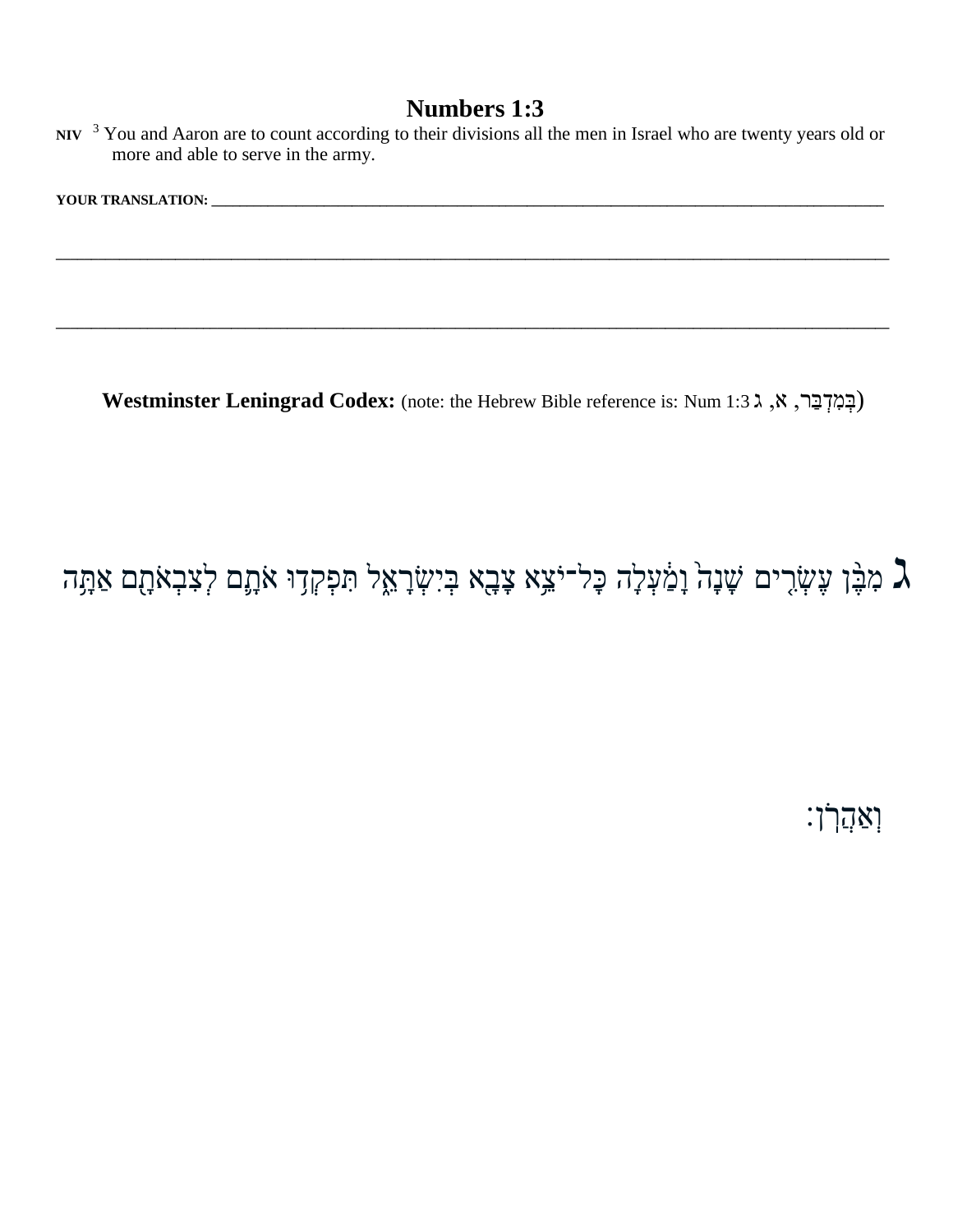NASB<sup>4</sup> "With you, moreover, there shall be a man of each tribe, each one head of his father's household. (New American Standard Bible)

**\_\_\_\_\_\_\_\_\_\_\_\_\_\_\_\_\_\_\_\_\_\_\_\_\_\_\_\_\_\_\_\_\_\_\_\_\_\_\_\_\_\_\_\_\_\_\_\_\_\_\_\_\_\_\_\_\_\_\_\_\_\_\_\_\_\_\_\_\_\_\_\_\_\_\_\_\_\_\_\_\_\_\_\_\_\_\_\_\_\_\_\_\_\_\_\_\_\_\_\_\_\_\_\_\_\_\_\_\_\_\_\_\_\_\_\_\_\_\_**

**\_\_\_\_\_\_\_\_\_\_\_\_\_\_\_\_\_\_\_\_\_\_\_\_\_\_\_\_\_\_\_\_\_\_\_\_\_\_\_\_\_\_\_\_\_\_\_\_\_\_\_\_\_\_\_\_\_\_\_\_\_\_\_\_\_\_\_\_\_\_\_\_\_\_\_\_\_\_\_\_\_\_\_\_\_\_\_\_\_\_\_\_\_\_\_\_\_\_\_\_\_\_\_\_\_\_\_\_\_\_\_\_\_\_\_\_\_\_\_**

**YOUR TRANSLATION: \_\_\_\_\_\_\_\_\_\_\_\_\_\_\_\_\_\_\_\_\_\_\_\_\_\_\_\_\_\_\_\_\_\_\_\_\_\_\_\_\_\_\_\_\_\_\_\_\_\_\_\_\_\_\_\_\_\_\_\_\_\_\_\_\_\_\_\_\_\_\_\_\_\_\_\_\_\_\_\_\_\_\_\_\_\_\_\_\_\_\_\_\_\_\_\_**

**Westminster Leningrad Codex:** (note: the Hebrew Bible reference is: Num 1:4 ד ,א ,רַּב ְּד ִמ ְּב(

### ד וְאִתְּכֶם יִהְיֹּוּ אִישׁ אִישׁ לַמַּטֶּה אֵישׁ רָאֹשׁ לְבִית־אֲבֹתָיו הְוּא: **``**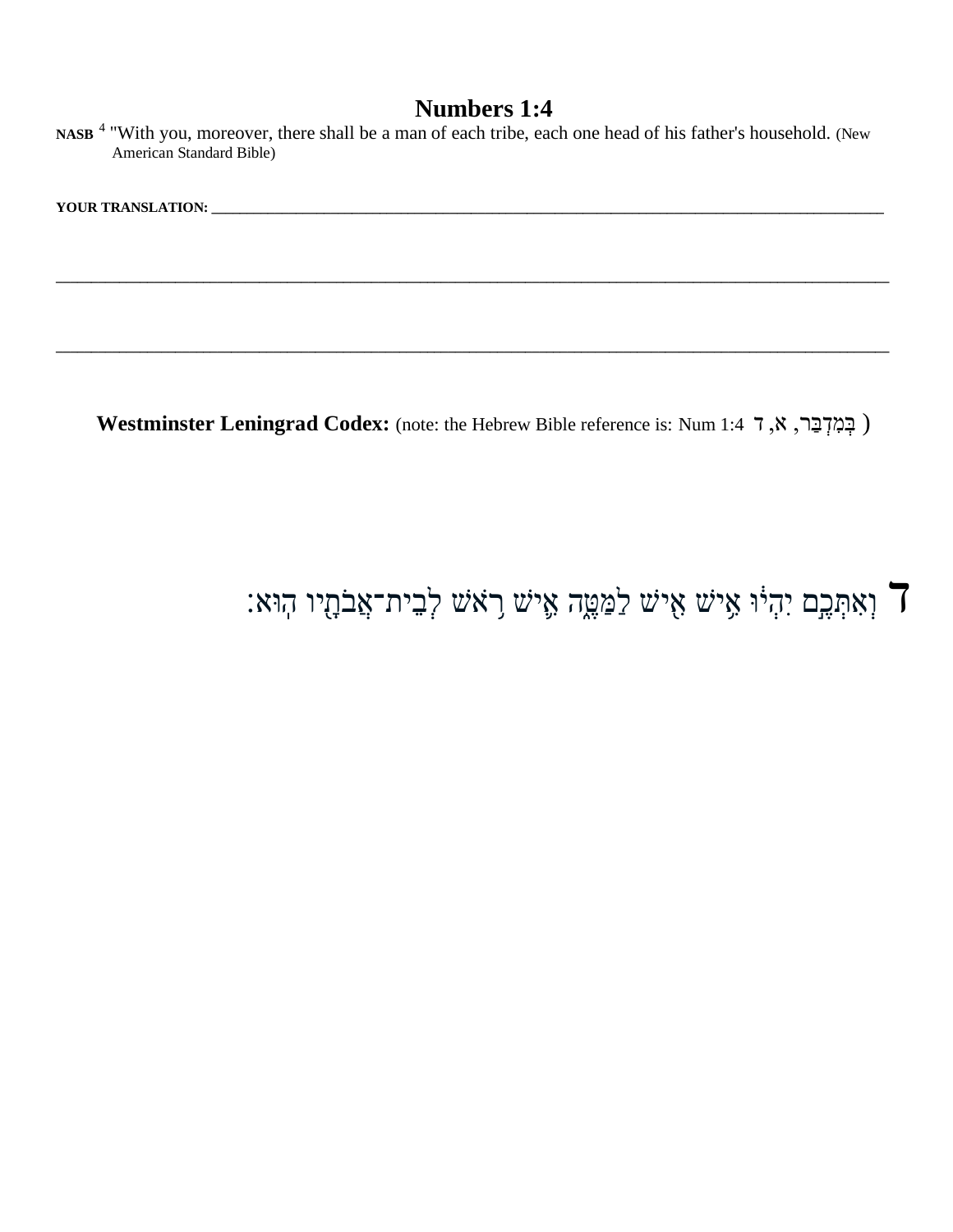NIV<sup>5</sup> These are the names of the men who are to assist you: from Reuben, Elizur son of Shedeur;

Westminster Leningrad Codex: (note: the Hebrew Bible reference is: Num 1:5 ה, א, ה 1:5

### ה וְאֵלֶּה שְׁמָׂוֹת הָאֲנָשִׁים אֲשֶׁר יַעַמְדָוּ אִתְּכֶם לִרְאוּבֵّן אֱלִיצָוּר בֶּן־שְׁדֵיאִוּר: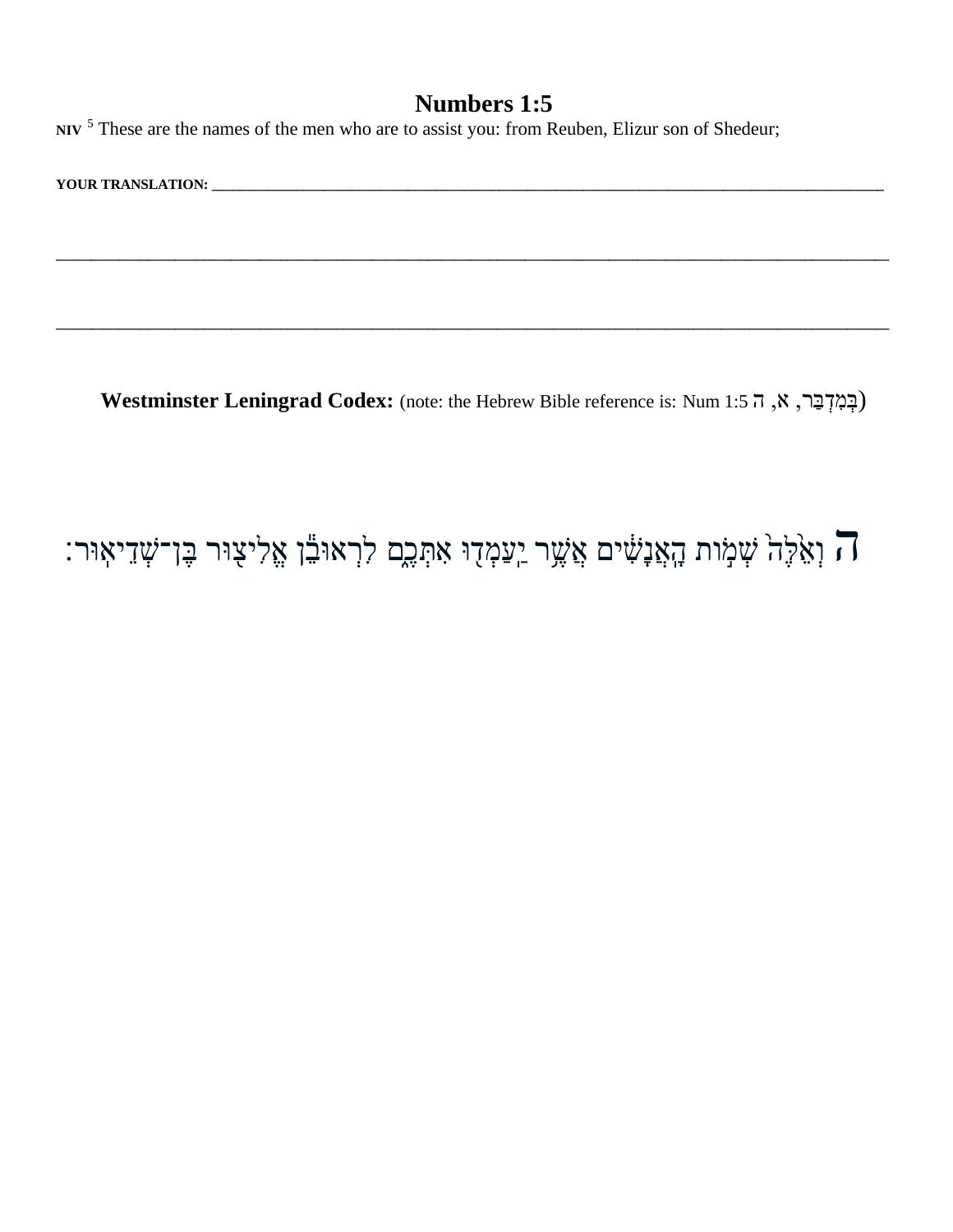NIV <sup>6</sup> from Simeon, Shelumiel son of Zurishaddai;

Westminster Leningrad Codex: (note: the Hebrew Bible reference is: Num 1:6 ג, א, ו 19

### ך לְשָׁמְעֹוֹן שְׁלֵמִיאֵל בֶּן־צוּרְישַׁדְי: